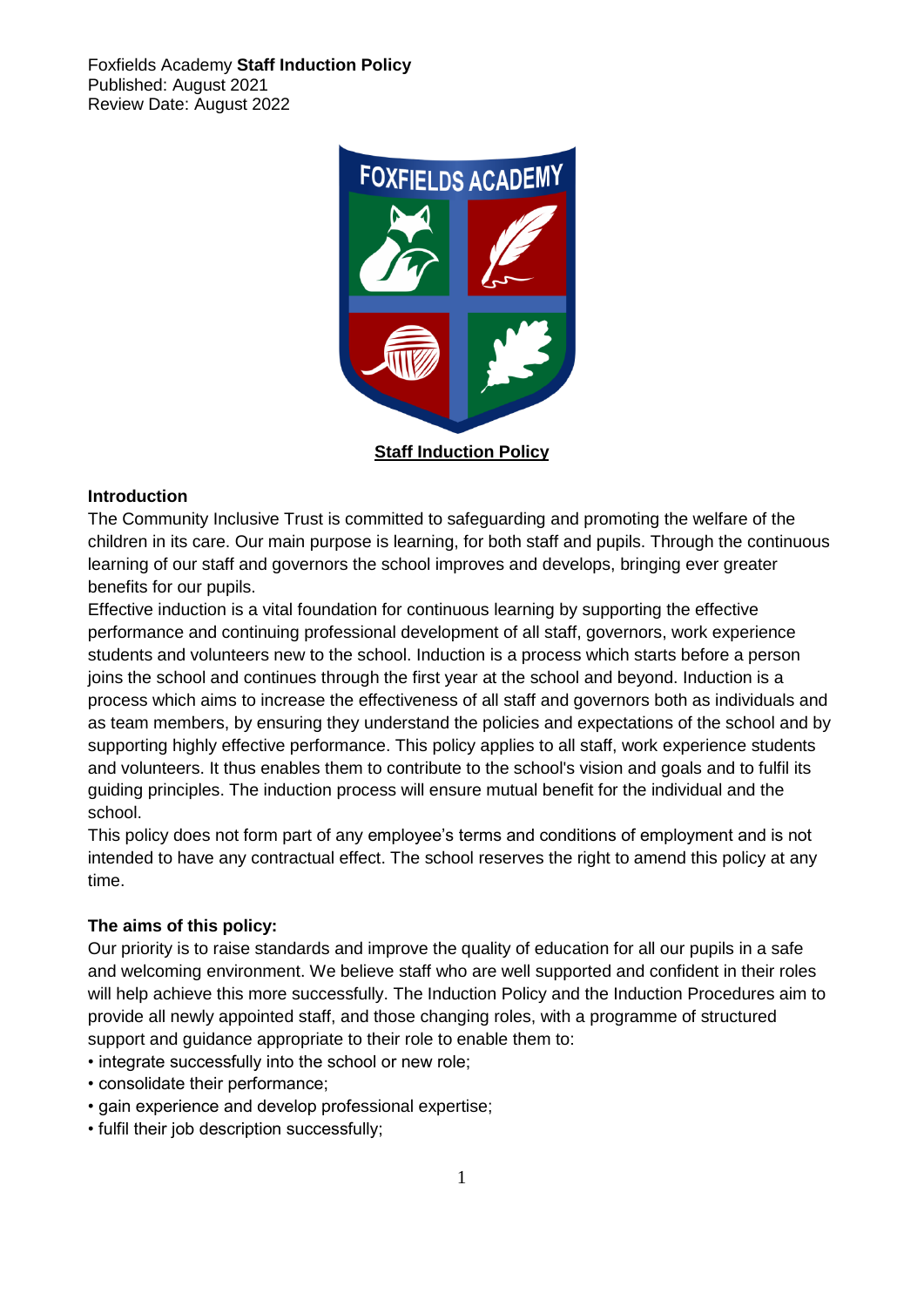• have opportunities for observation and discussion of their work with senior staff to discuss any difficulties that may be experienced;

• identify their potential for career development and take advantage of opportunities for Continuing Professional Development;

• build solid and co-operative working relationships with staff across all departments within the School.

# **Procedures**

## **New Staff**

All new staff will be provided with a Staff Induction Programme, including but not exhaustive to: • Staff Code of Conduct

• Safeguarding procedures, documentation and policies including; Keeping Children Safe in Education 2021 Part 1 and Part 5, Child Protection Policy, Behaviour Policy, and Whistleblowing policy

- Access to all Policy documents
- Information regarding the relevant recording and reporting of information, resources and in school procedures,
- Fire safety
- Health and Safety
- Timetables (including PPA arrangements) where appropriate
- Roles and responsibilities of all staff
- Tour of School.

A date will also be arranged for the face to face induction which is completed before staff begin their new role, and is conducted by a member of the safeguarding team and a senior member of staff. New staff will have access to a designated person to discuss additional training needs and difficulties they may be experiencing, in addition to Performance Management procedures.

## **Work Experience Students, Supply Staff and Volunteers**

Work experience students, supply staff and volunteers should be welcomed by a member of the Reception or Administration team and be issued with the appropriate visitor badge. A face to face induction will be carried out, with a member of the safeguarding team and a senior member of staff before work experience students, supply staff or volunteers begin their role within the school.

## **Teaching Staff**

A Senior Member of Staff will ensure new staff are given a guided tour of the School, identifying locations of resources, procedures, staff and other relevant information. All new teaching staff will be allocated a mentor to provide advice and support on a daily basis. New teaching staff will have access to a designated person to discuss additional training needs and difficulties they may be experiencing, in addition to Performance Management procedures.

## **Internally Promoted Teaching Staff**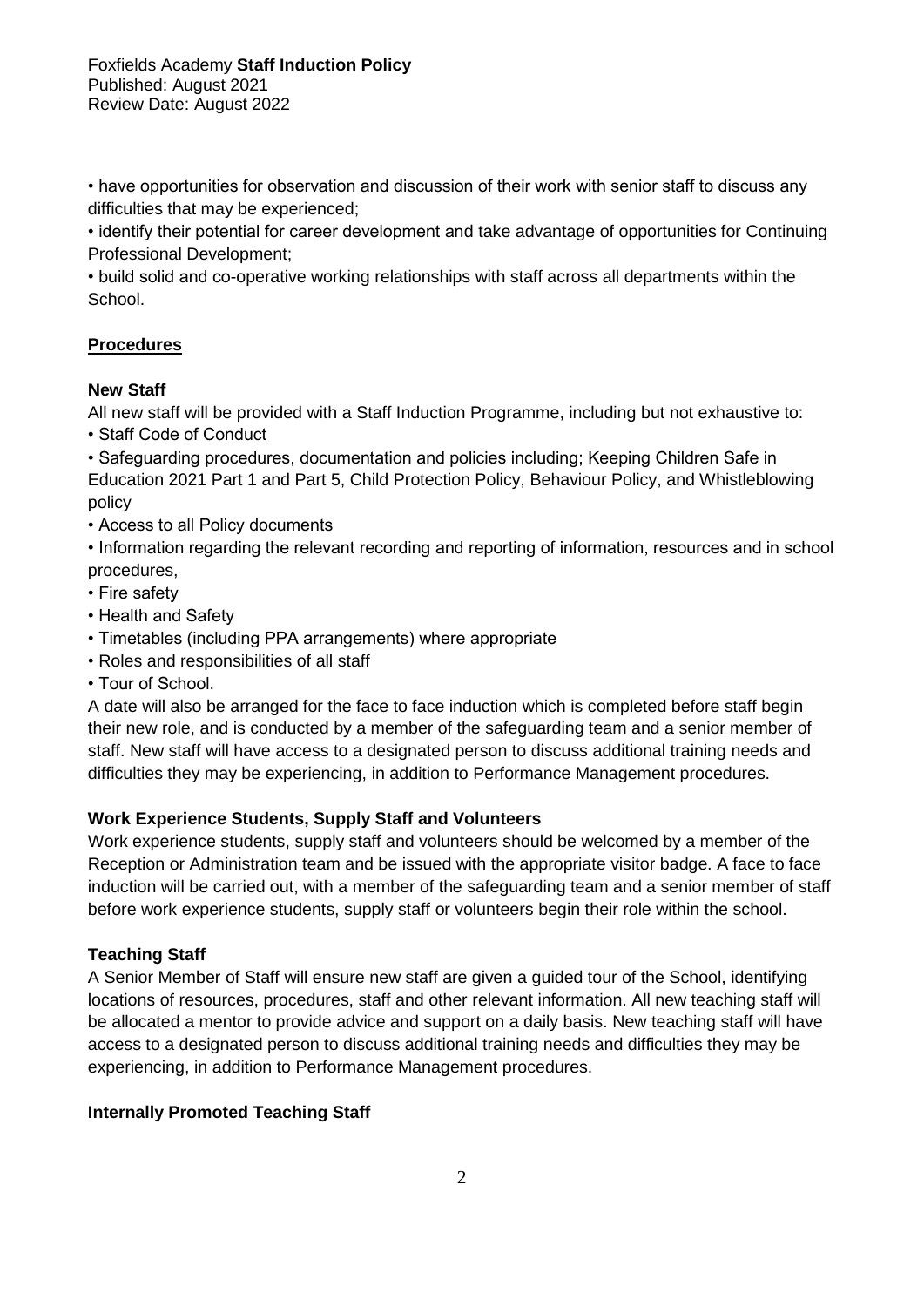All newly internally promoted teaching staff will have a designated number of meetings with their Line Manager within the first year, in line with the coaching scheme – although further meetings can be arranged if needed. The first of these meetings should take place within the first term of starting the new post. These are NOT line management meetings and do not replace these. They should be seen as more informal coaching meetings. Suggested areas for discussion in the meeting might be:

- Expectations in the new role;
- QA process;
- Managing the report writing process within the department;
- Budgets how to complete budget request etc;
- Data analysis.

These are only suggestions and not an exhaustive or definitive list. Meetings will need to be guided by the needs of the individual.

### **Early Career Teachers (ECTs)**

Induction for Early Career Teachers will be provided, following guidance from the DfE. The school will provide a programme of support, monitoring and assessment. The timetable for this programme will be provided at a whole school level and at an individual ECT level. Each Early Career Teacher will be provided with an Induction Tutor who will either be a named senior, or experienced and competent member of staff. The Induction Tutor will be responsible for the day to day management of the induction of Early Career Teachers. ECT's induction should:

- match particular development needs, identified during training
- provide appropriate development related to the teacher's strengths
- identify targets to be achieved for the first year of teaching

• provide opportunities for the teacher and line manager to record agreed targets and an action plan for their achievement, linking the teacher's needs with the School Strategic Plan and targets. All ECTs take part in an induction-training programme arranged by the lead coach. This programme may include: opportunities to visit Schools to observe good practice; a planned programme of training for curriculum, classroom management and personal development; regular discussions with experienced teachers involved in the programme.

ECTs are allocated a mentor for day-to-day advice and support. ECTs take part in the normal monitoring procedures and are provided with feedback to support assessment and development of the new teacher's practice. Additional supportive observation and feedback is provided by senior staff. The lead coach is available to discuss any additional training needs and difficulties that may be experienced. They are not expected to take lead responsibility for a curriculum area in their first year.

#### **Teaching Assistants**

New Teaching Assistants will have a Line Manager who will discuss their job description with them. A full face to face induction will be carried out with a member of the safeguarding team and senior member of staff for each new member of support staff. All new staff will enter into a probationary period of 6 months following their induction.